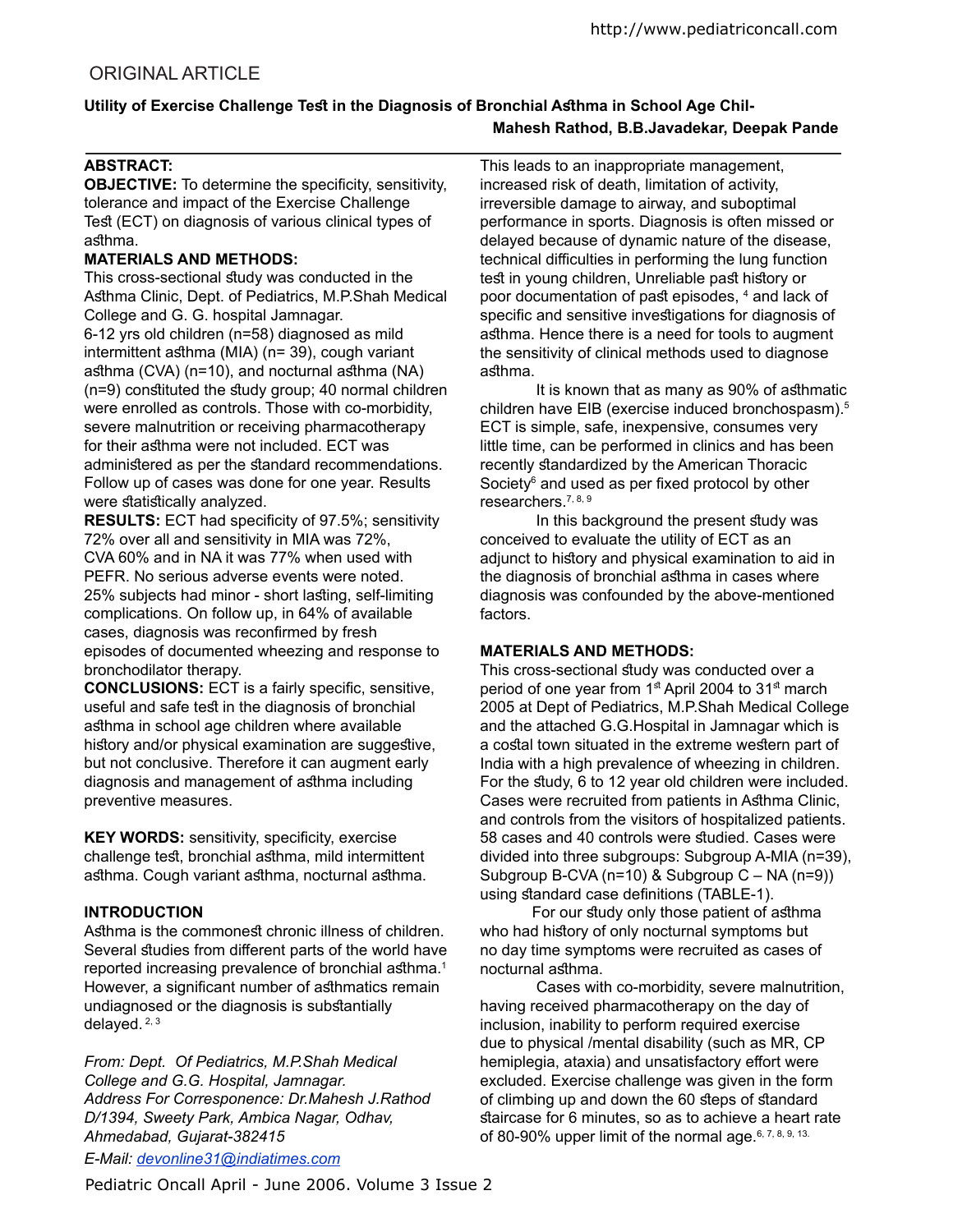## **TABLE 1: CASE DEFINITIONS**

BRONCHIAL ASTHMA<sup>3</sup>: Asthma is defined as recurrent wheezing at any age, provided the conditions 1 to 4 outlined below are satisied. Patient is diagnosed to have athma if 1) wheeze is present, 2)absence of pulmonary iniltration on X-ray 3) absence of poly morphonuclear leukocytosis or bandamia on peripheral smear (polymorphic response defined as more than 70% polymorph nuclear leukocytosis and >10% band cell as bandamia) and 4) rapid clinical improvement on bronchodilator therapy without antibiotics **MILD INTERMITTENT ASTHMA<sup>10</sup>:**Symptoms less than once a week, brief exacerbations, Nocturnal symptoms not more than twice a month, FEV1 or PEF >= 80% predicted, PEF or FEV1 variability < 20% **COUGH VARIANT ASTHMA<sup>11</sup>:**Cough variant athma is a form of athma in which the patient's main respiratory complaint is cough, there is minimal or no wheezing or dyspnea, physical examination is unremarkable, spirometry is normal or nearly normal and in which the patient's cough resolves with treatment of asthma. **NOCTURNAL ASTHMA<sup>12</sup>:** Nocturnal Asthma is defined as a variable nighttime exacerbation of under lying athma condition associated with increase in symptoms and need for medication, increase airway responsiveness and/or worsening of airway function. Generally, reduction in peak flow or FEV<sub>1</sub> of at least 20% is implicit in this definition as exacerbation of asthma at night.<sup>12</sup>

PEFR was recorded, using Mini Wright Peak flow meter, after initial training and achievement of satisfactory performance, before initiation of exercise and post exercise at 1, 3, 5, 10, and 30 min. The same instrument was used for both cases and controls. PEFR was recorded using standard method.<sup>14</sup> Recommended safety measure were observed and post exercise, the subject were evaluated for major (physical discomfort, rapid shallow breathing, use of accessory muscle of respiration with severe wheezing, chest pain, cyanosis, pallor, anxiety, irritability, and non communicative attitude) and minor (cough and wheeze in absence of breathless ness) adverse events. <sup>15</sup>

 Fall in PEFR >10% from base line and/or cough and/or wheezing was considered positive test. The protocol for exercise challenge test was derived from recommendation of American Thoracic Society<sup>6</sup>, British thoracic society and Roy S.<sup>7,8,9</sup> ECT was given to all cases and controls only once.

## **RESULTS:**

Mean age of cases were 8.5 years and controls were 8.6 years. Male and Female Ratio was 1.5:1. Results of the ECT test are depicted in Table 2. Overall sensitivity was 72% with specificity of 97.5%.

 No adverse event was found in any control. 25% of cases developed 'mild' adverse events i.e. cough and/or ausculatable wheeze, all of which recovered spontaneously within the observation period. No serious adverse event was detected.

 In one year follow-up, 38 cases presented with wheezing which was reversed promptly by bronchodilator administration, and thus diagnosis of asthma was further confirmed in them. Of these, 64% had tested positive in ECT. None of the controls presented with wheezing.

#### **TABLE 2- RESULTS OF EXERCISE CHALLENGE TEST**

|                          | $+\sqrt{E}$ | $-\sqrt{E}$ | <b>MEAN</b> | Sensitivity           |
|--------------------------|-------------|-------------|-------------|-----------------------|
|                          | TEST        | <b>TEST</b> | <b>PEFR</b> |                       |
|                          | Fall        |             |             |                       |
|                          | <b>From</b> |             |             |                       |
|                          | Balse       |             |             |                       |
|                          |             |             | Line (%)    |                       |
| <b>MIA</b>               | 29          | 10          | 13.97       | 74.5%                 |
| <b>CVA</b>               | 6           |             | 10.26       | ℅<br>60               |
| $\overline{\mathsf{NA}}$ |             | 2           | 17.33       | $\overline{\%}$<br>77 |
| <b>ALL</b>               |             |             |             |                       |
| <b>CASES</b>             | 42          | 16          | 13.84       |                       |
| CONT-                    |             | 40          | 2.96        |                       |
| -ROLS                    |             |             |             |                       |

## **DISCUSSION:**

The result of our study indicate that ECT can contribute to the diagnosis of athma in more than half of the cases, if these finding are extrapolated in to the situation where diagnosis is elusive due to suggestive but inconclusive history and clinical inding, ECT can have a considerable impact on the diagnosis and management of asthma by early detection in 62% or more cases and therefore timely initiation of appropriate management in many cases, and there by on the overall morbidity. ECT has been found to be very sensitive for diagnosis of bronchial asthma as is evident from the work of other researchers  $2,6,7$ . These studies have uniformly reported a high specificity of exercise challenge, which is also reflected in our finding. However, the reported sensitivity is quite varied which may be because of diference in case selection, type and duration of exercise given and diference in the cut-off point of  $\mathsf{PEFR}$ /FEV $_{_1}$  used to define 'positive' exercise challenge. We found remarkably higher sensitivity than the above studies, probably because